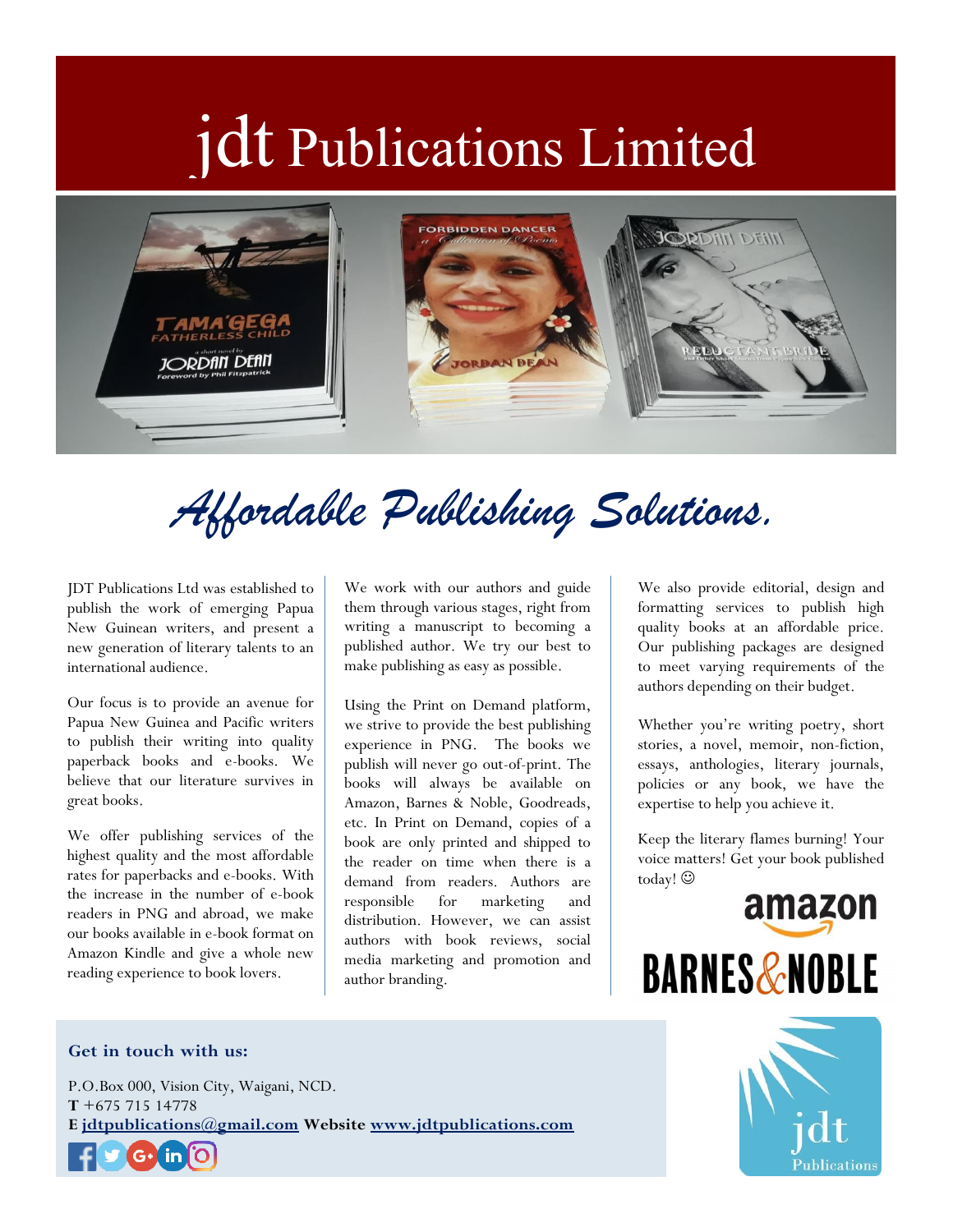# PUBLISHING SERVICES.

Independent Publishing (Paperback & E-Books)

We help writers and poets get their work published and be recognized. Get the help you need to publish your book with our affordable publishing packages. We will make your book available globally through Amazon, Barnes & Noble and Amazon Kindle. We can publish a variety of book types such as reports, policies, text books, etc.

Editorial Services We do copyediting to reduce typos, improve grammatical accuracy and readability to make your words sparkle. We also do proof reading to make your book error free. If need be, we can also link you up with experienced writers, editors and beta readers.

Design & Formatting We help you create the most suitable size and format for your book. We also do beautiful book covers or engage artists, graphic designers and photographers to design your book cover. You have only three seconds to impress your reader.

### Customized Illustrations

We can provide customised illustrations for your children's stories or book covers drawn by our talented artists and illustrators.

## Policy Editorial & Basic Graphics

We do editorial, formatting and basic graphic design for policy documents, strategic and corporate plans for government agencies, non-government organizations' and small businesses.

Visit our website **[www.publications.com](http://www.publications.com/)** or email us now: **[jdtpublications@gmail.com](mailto:jdtpublications@gmail.com)**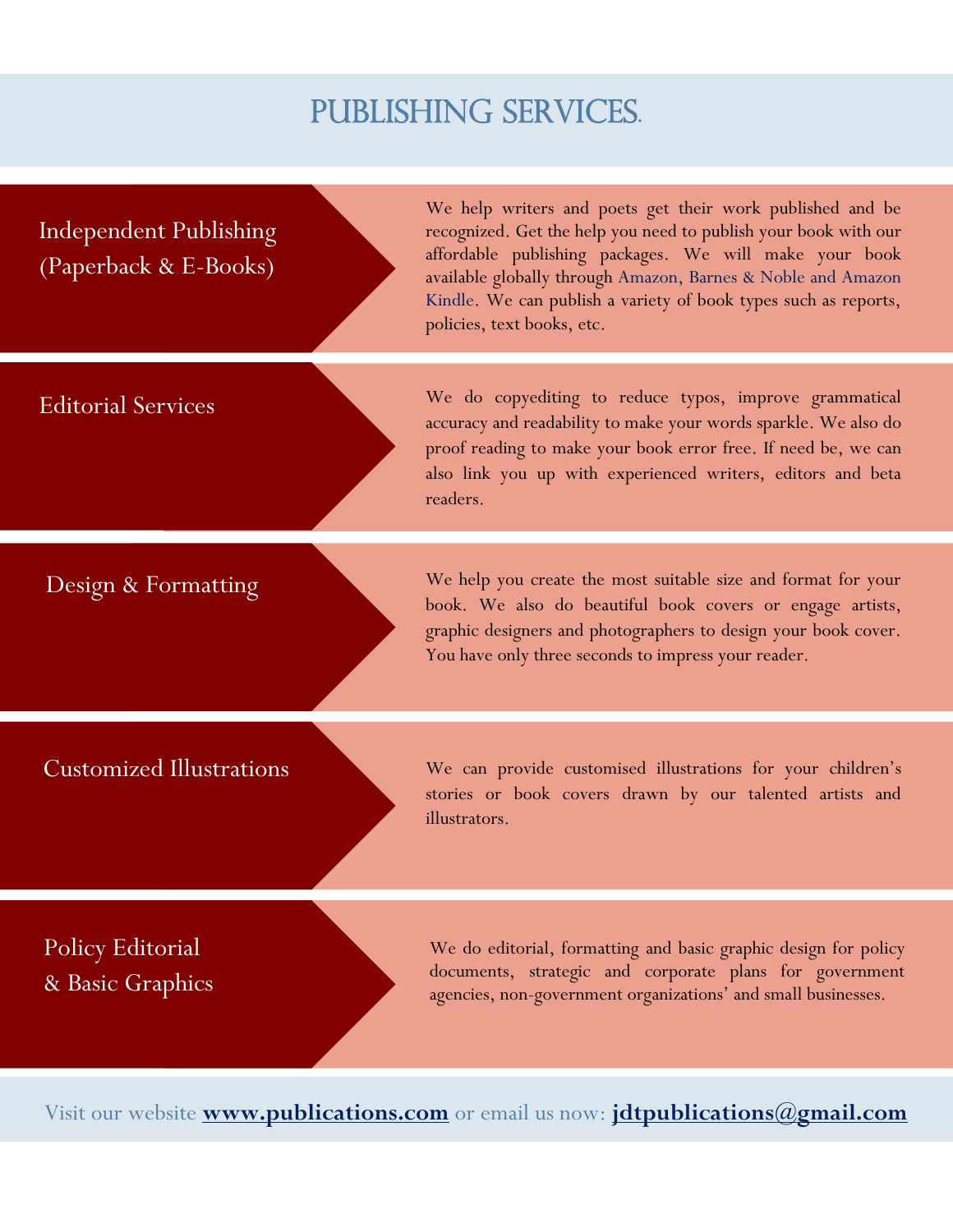# PUBLISHING PACKAGES.

| BASIC PACKAGE<br>K <sub>100</sub>   | Paperback & eBook<br><b>B&amp;W</b> Interior<br><b>Basic Cover Design</b><br>п<br><b>Basic Editing &amp; Proofreading</b><br>п<br>Free ISBN, CreateSpace Imprint<br>٠<br>Free eBook<br>٠<br>Standard 8.5"x5.5" book size                                                                           |
|-------------------------------------|----------------------------------------------------------------------------------------------------------------------------------------------------------------------------------------------------------------------------------------------------------------------------------------------------|
| WANTOK PACKAGE<br>K <sub>250</sub>  | Paperback & eBook<br><b>B&amp;W</b> Interior<br><b>Professional Cover Design</b><br>п<br><b>Substantive Editing &amp; Proofreading</b><br>٠<br>PNG ISBN, JDT Imprint & Nat. Library Cataloguing-in-Publication<br>٠<br>5 Paperback Author Copies & Free eBook<br>٠<br>Standard 8.5"x5.5" book size |
| PREMIUM PACKAGE<br><b>K500</b>      | Paperback & eBook<br>п<br><b>B&amp;W</b> or Color Interior<br>Professional Cover Design<br>٠<br>Professional Editing & Proofreading<br>٠<br>PNG ISBN, JDT Imprint & Nat. Library Cataloguing-in-Publication<br>٠<br>10 Paperback Author Copies & Free eBook<br>٠<br>Standard 8.5"x5.5" book size   |
| POETRY CHAPBOOK<br>K <sub>250</sub> | Paperback & eBook<br>п<br><b>B&amp;W</b> Interior<br>Professional Cover Design<br>٠<br>Substantive Editing & Proofreading<br>٠<br>PNG ISBN, JDT Imprint & Nat. Library Cataloguing-in-Publication<br>٠<br>5 Paperback Author Copies & Free eBook<br>Chapbook 8"x5" book size                       |
| CHILDRENS STORY BOOK<br><b>K500</b> | Paperback & eBook<br>B&W or Color Interior<br>Professional Illustrations & Cover Design<br>Professional Editing & Proofreading<br>PNG ISBN, JDT Imprint & Nat. Library Cataloguing-in-Publication<br>10 Paperback Author Copies & Free eBook<br>Chapbook 8"x5" book size                           |

If none of our above packages fit your requirements, get in touch with us and we will help you customize a publishing package. Please note, the above pricing is for your book to be published and subject to change depending on exchange rates. Authors will meet the cost to order more copies of their books at an author's price on Amazon.